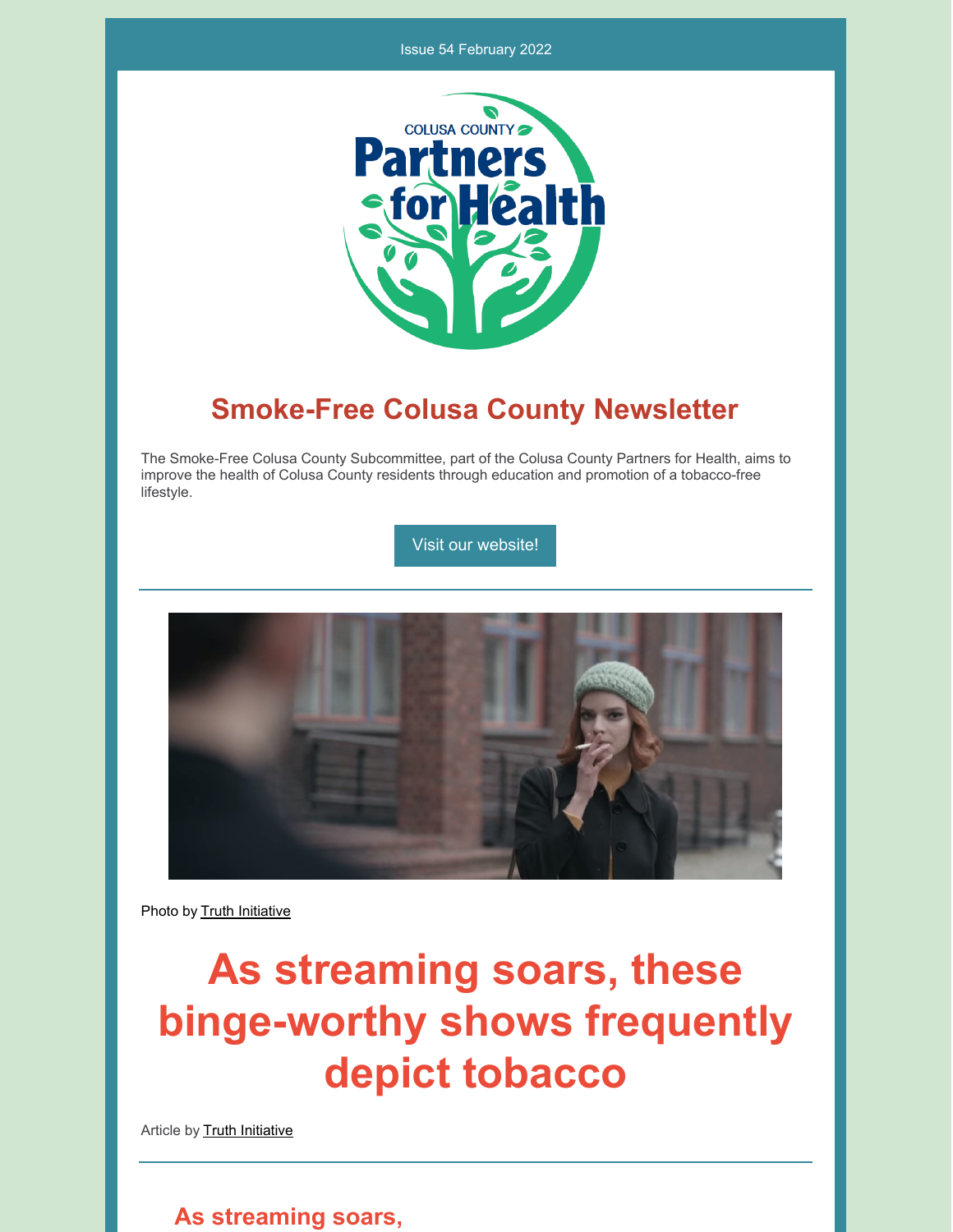## **these binge-worthy shows frequently depict tobacco**

In 2020, young people bingewatched shows like Netflix's "The Queen's Gambit" and "The



Umbrella Academy" and Showtime's "Shameless," all of which featured heavy tobacco imagery, according to Truth Initiative's latest report on tobacco imagery in [entertainment.](https://truthinitiative.org/nicotine-on-demand)

Truth Initiative's fourth annual report on the [topic,"While](https://truthinitiative.org/nicotine-on-demand) You Were Streaming: Nicotine on Demand," is the first to look at shows that were commonly bingewatched, an important behavior to examine because the research shows that the more tobacco imagery one sees, the more likely they are to go on to vape. Watching shows in a compressed time may influence the amount and intensity of exposure.

Most top binge-worthy shows — 64% — contained tobacco, including "The Queen's Gambit" and "The Umbrella Academy," which both showed tobacco in every episode and stream on Netflix. Additionally, about a third (30.1%) of 15 to 24-year-olds surveyed report that they binge-watched the Netflix hit "Stranger Things" in the past year, even though it did not have a new season in 2020, according to a follow-up survey specifically on binge-watching that underscores how older content still exposes many young people to tobacco imagery. The last season of "Stranger Things" in 2019 included 721 tobacco incidences, quadrupling the instances of tobacco imagery in the show's first season.

In addition to binge-worthy shows, the report looks once again at top shows most popular with 15- to 24-year-olds and found that tobacco continues to be pervasive, with 60% of the 2020 top 15 shows depicting tobacco. "Family Guy" (Fox), "The Simpsons" (Fox), "On My Block" (Netflix), "Big Mouth" (Netflix), "Bob's Burgers" (Fox) and "Rick and Morty" (Adult Swim) top the list of shows with the most tobacco depictions.

The rising popularity of streaming and binge-watching shows coupled with past Truth Initiative research indicating that exposure to tobacco imagery through episodic [programming](https://truthinitiative.org/research-resources/tobacco-pop-culture/straight-vape) can triple a young person's odds of starting to vape raises concerns about young people's continued exposure to tobacco through their favorite shows.

### **"The Queen's Gambit" tops binge-watched shows with most tobacco depictions**

Researchers asked young people ages 15-24 to name streaming shows they binge-watched in 2020 to come up with the most "binge-worthy" shows, and found that many popular shows contained tobacco imagery, including cigarettes, e-cigarettes, and cigars.

Among binge-watched shows, Netflix's Emmy award-winning chess drama "The Queen's Gambit" had the most, with 220 tobacco depictions. The comingof-age story prominently features characters using tobacco. In its first season alone, the show depicted tobacco in every episode.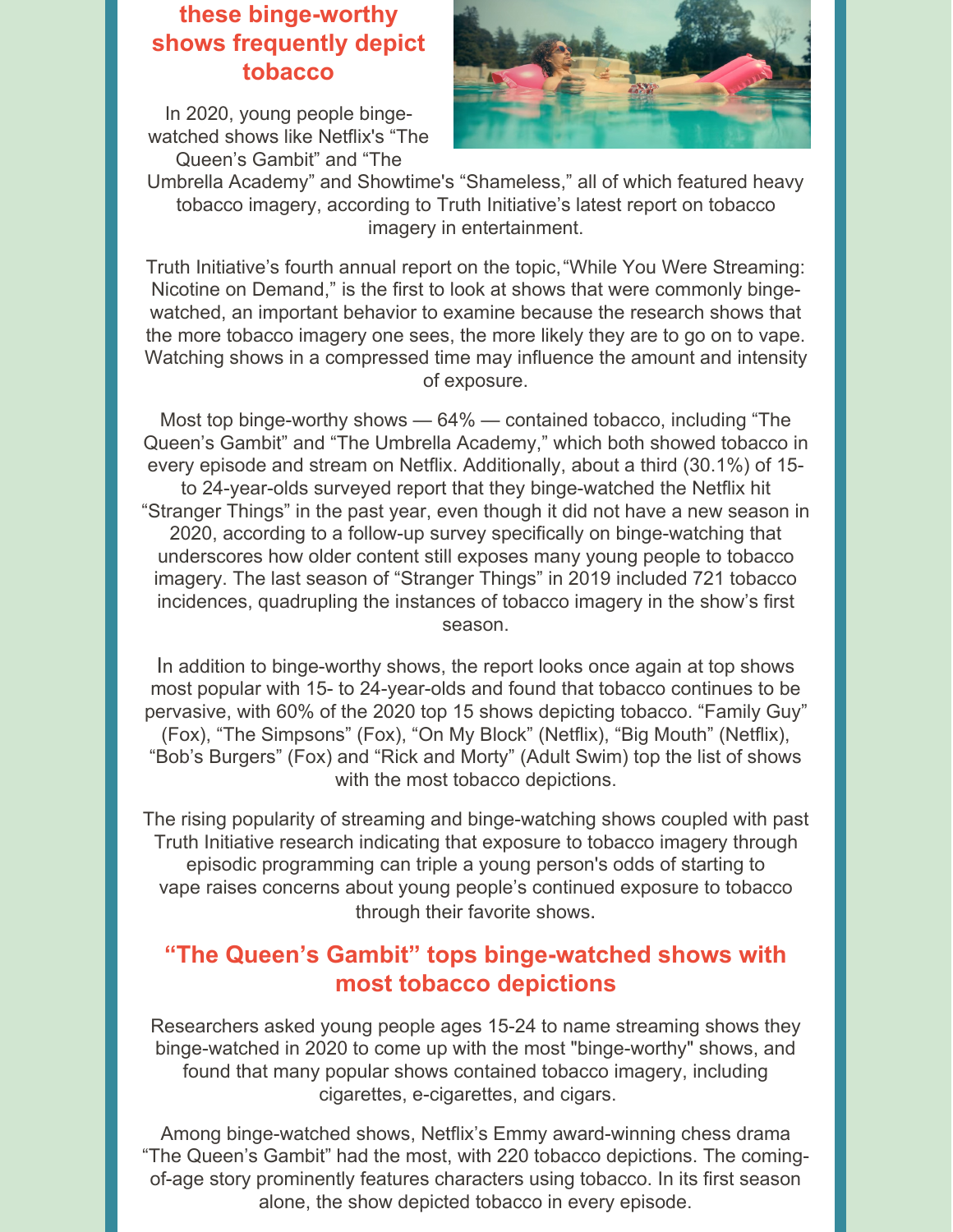Shows like "The Queen's Gambit" appear to portray tobacco as something characters turn to when under stress. This characterization of tobacco taps into a common misconception that nicotine is a stress-reliever, when in fact nicotine can worsen anxiety symptoms and amplify feelings of depression. (For more on the connection between nicotine and mental health, see the Truth Initiative report "[Colliding](https://truthinitiative.org/research-resources/emerging-tobacco-products/colliding-crises-youth-mental-health-and-nicotine-use) Crises: Youth Mental Health and Nicotine Use")

#### **"The Umbrella Academy" triples tobacco use**

Another Netflix show that was frequently binge-watched, "The Umbrella Academy," tripled tobacco instances from 65 to 205 instances in its latest season compared to its first season, also managing to include tobacco in every episode. The show revolves around a family of adopted sibling superheroes who reunite to solve both the mystery of their father's death and the threat of an imminent apocalypse.

### **"Shameless" is popular with young viewers despite its "mature" rating**

The binge-worthy show that came in third in number of tobacco depictions, "Shameless," depicts the poor, dysfunctional family of Frank Gallagher, a neglectful single father of six. It highlights how Frank's alcoholism and drug abuse force his children to learn to take care of themselves – themes that aptly earn the series its TV-MA rating, deemed appropriate for mature audiences ages 17 and older. The show streams on Showtime, a premium television channel, which may have been effective in protecting younger people from tobacco exposure in the past thanks to the nature of cable television and parental control. However, in a changing media landscape, the show is easily accessible to younger audiences on platforms such as Netflix or Hulu.

### **Protecting youth from on-screen tobacco imagery**

Increased tobacco imagery in entertainment, media, and pop culture points to an overall problem with the renormalization and glamorization of smoking and vaping. What we see requires urgent and ongoing action. Necessary actions include:

- Developing and publishing comprehensive policies that prohibit the normalization of tobacco.
- Certifying that companies have not received industry payoffs.
	- Distributing anti-tobacco and anti-vaping messages.

Onscreen tobacco use and imagery directly contribute to the youth e-cigarette epidemic, and the entertainment industry should not be complicit with the tobacco industry in helping addict a new generation of young people to nicotine.

#### **Colusa County Partners for Health Meeting**

The next Colusa County Partners for Health meeting will be announced to those subscribed to the e-mail list. Please e-mail **[TEP@ColusaDHHS.org](mailto:TEP@ColusaDHHS.org)** to receive updates on meetings and coalition activities.

#### **Resources**